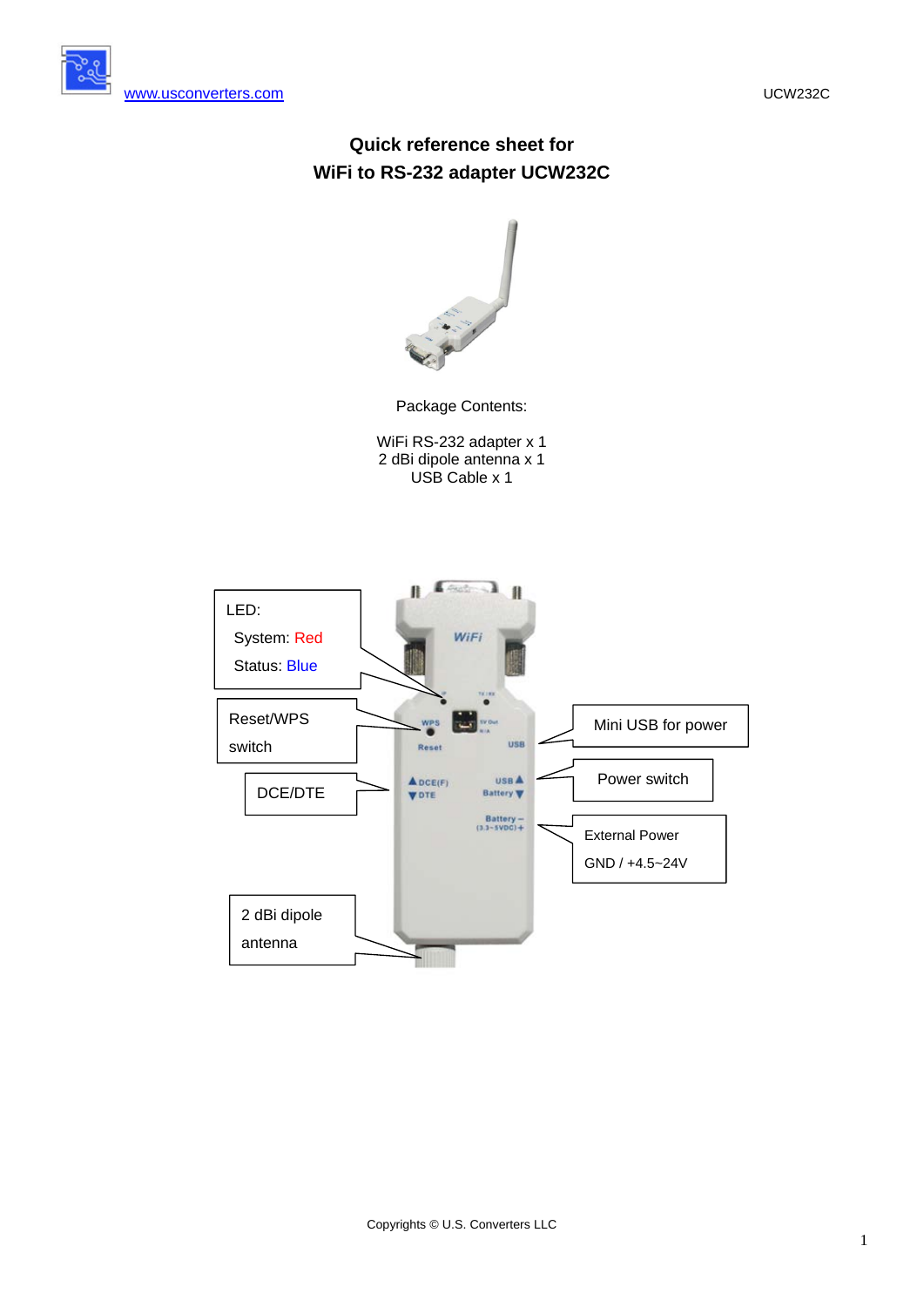| SPECIFICATIONS               |                                                                  |  |  |  |  |  |
|------------------------------|------------------------------------------------------------------|--|--|--|--|--|
| Part number                  | <b>UCW232C</b>                                                   |  |  |  |  |  |
|                              | Broadcom BCM4390                                                 |  |  |  |  |  |
| Processor                    | ARM Cortex-M3 @48MHz, 32-bit CPU + WLAN CORE                     |  |  |  |  |  |
|                              | Memory: 448KB RAM and 2MB flash                                  |  |  |  |  |  |
| Operating system             | Windows 10, 8.1, 8, 7, Vista, XP (32/64-bit)                     |  |  |  |  |  |
| Network                      | IEEE 802.11 b/g/n                                                |  |  |  |  |  |
| Frequency                    | 2.412 - 2.484 GHz                                                |  |  |  |  |  |
| Security                     | WPA TKIP, WPA AES, WPA2 TKIP, WPS2 AES                           |  |  |  |  |  |
| Protocols                    | ARP, IP, ICMP, UDP, TCP, DHCP, Modbus TCP RTU (RS485)            |  |  |  |  |  |
| Network mode                 | Simple AP, Station, Dual (AP & Station) / Infrastructure, Ad-Hoc |  |  |  |  |  |
| Transmit power               | +17dBm @802.11b, +13dBm @802.11g, +11dBm @802.11n                |  |  |  |  |  |
| Minimum receiver sensitivity | -80dBm                                                           |  |  |  |  |  |
| Power consumption            | Max. 360mA peak at 3.3V                                          |  |  |  |  |  |
| Baud rate                    | 9600 to 921,600 bps                                              |  |  |  |  |  |
| Data bits                    | 8                                                                |  |  |  |  |  |
| Parity                       | None, even, odd                                                  |  |  |  |  |  |
| Stop bits                    | $\mathbf{1}$                                                     |  |  |  |  |  |
| Parameter configuration      | Web browser over WiFi                                            |  |  |  |  |  |
| Operating distance           | Up to 330 feet (100 meters)                                      |  |  |  |  |  |
| DEC/DTE                      | Manual switch                                                    |  |  |  |  |  |
| RS232 Signals                | TX, RX, CTS, RTS, GND                                            |  |  |  |  |  |
| Flow control                 | Hardware RTS/CTS                                                 |  |  |  |  |  |
| Serial port                  | 1-port RS232 female D-sub 9-pin                                  |  |  |  |  |  |
| Antenna                      | External 2dBi di-pole, SMA Female                                |  |  |  |  |  |
|                              | 5.0VDC by included mini USB cable                                |  |  |  |  |  |
|                              | 5.0 to 24.0VDC by screw terminals                                |  |  |  |  |  |
| Power supply                 | 5.0 to 24.0VDC by pin 9                                          |  |  |  |  |  |
|                              | External power supply or battery                                 |  |  |  |  |  |
| Operating temp.              | OC to $+70C$                                                     |  |  |  |  |  |
| External battery option      | Yes                                                              |  |  |  |  |  |
| Dimensions                   | 88 x 33 x 16 mm                                                  |  |  |  |  |  |
| Certifications               | CE, FCC, ROHS                                                    |  |  |  |  |  |
|                              |                                                                  |  |  |  |  |  |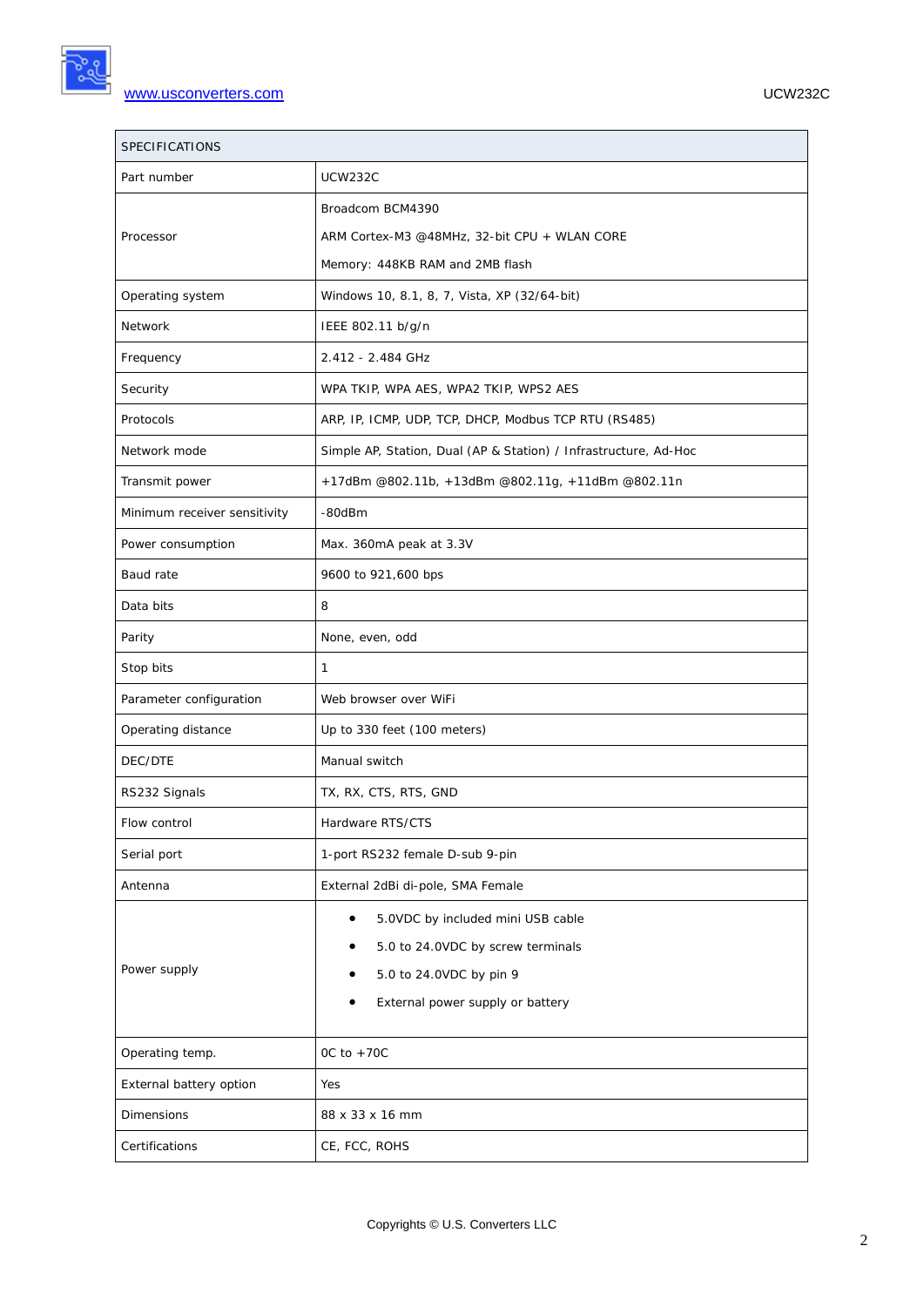## Power

The adapter can be powered through the mini USB port (max 5.5VDC), through the screw terminals (5 - 24VDC) or through pin 9 in the DB9 connector (5 - 24VDC).

# Default COM port settings

- Baud rate: 9600 bps
- Data bit: 8
- Parity: none
- Stop bit: 1
- Flow control: none

# Default network settings

- Adhoc mode (Simple AP), DHCP enabled
- SSID: Serial2WiFi\_ab\_cd ("ab" and "cd" is the last 4 digits of the MAC address)
- Security: WPA2, password: 12345678
- $\bullet$  IP: 192.168.10.1
- Socket port: 8080
- Channel: 6
- Log in ID: admin
- Log in password: admin
- Parameter management
- The adapter's parameters can be configured using a standard web-browser.
- Please refer to the setup guide "How to setup the UCW232C Serial WiFi adapter" for details.

## <sup>U</sup>Virtual COM port driver

A virtual COM port can be created with the included software utility.

Alternative compatible COM port software are:

- USR-VCOM
- **•** PortShare
- Fabulatech COM port redirector

Please refer to the setup guide "How to setup the UCW232C Serial WiFi adapter" for details.

A free terminal emulator APP for iOS is offered from the iTunes store:

<https://itunes.apple.com/WebObjects/MZStore.woa/wa/viewSoftware?id=1063937265&mt=8>

| <b>Mode</b> | <b>LED Status</b> |           |    |         |     |                    |                      | <b>Remark</b>    |
|-------------|-------------------|-----------|----|---------|-----|--------------------|----------------------|------------------|
| Start *     | Red (System):     | off       | on |         | off | off                | on                   | Red LED solid on |
|             | Blue (Data):      | off<br>on |    |         | off | flash  (not ready) | off                  | when ready       |
| <b>WPS</b>  | Red (System):     | flash     |    | go to * |     |                    | hold<br>Press<br>and |                  |
|             | Blue (Data):      | off       |    | go to * |     |                    | more than 1 sec.     |                  |
| Reset to    | Red (System):     | off       |    | go to * |     |                    |                      | Press and hold   |

## LED indication lights: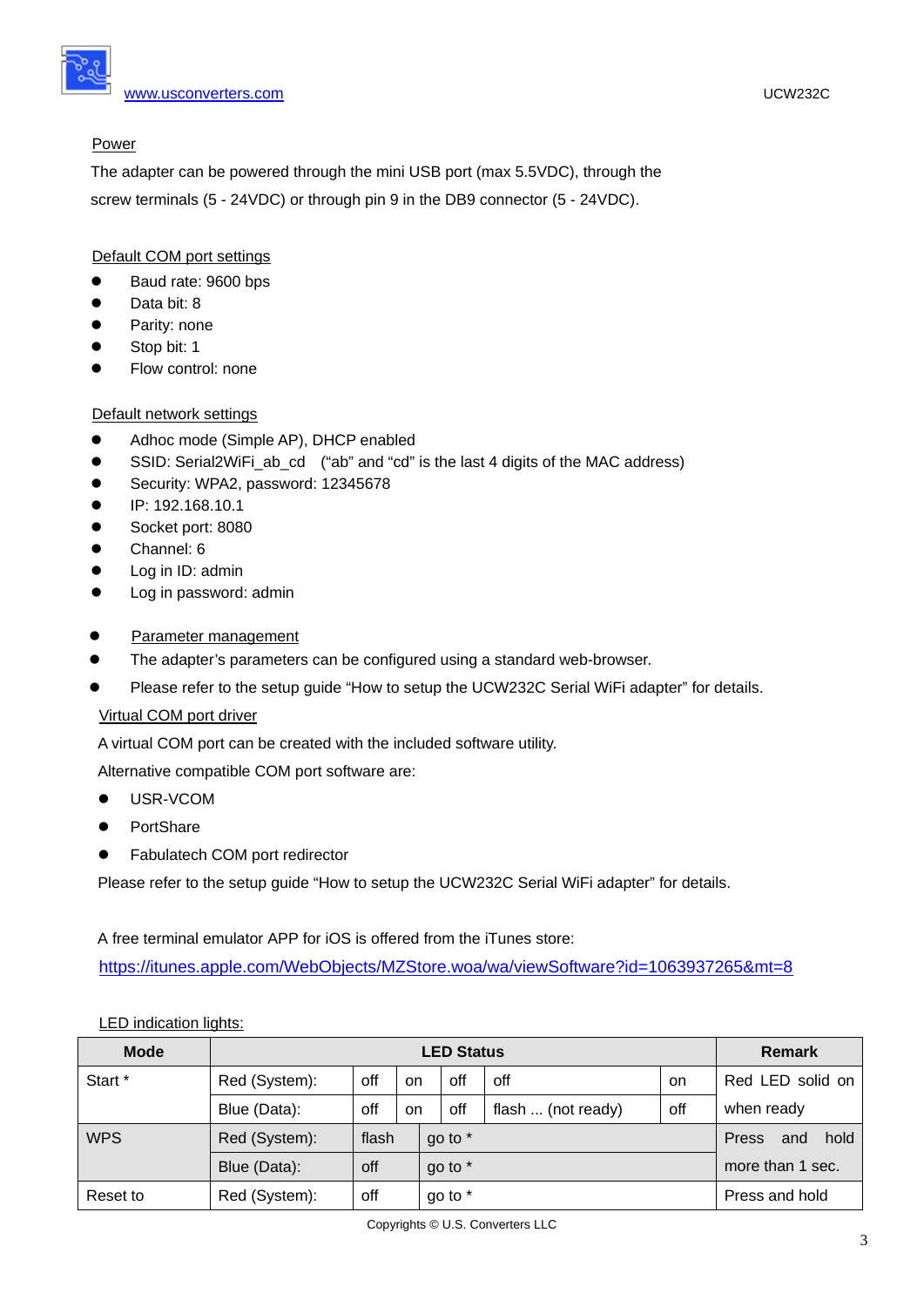

| www.usconverters.com | <b>UCW232C</b>                                               |                                   |                                     |                  |  |  |
|----------------------|--------------------------------------------------------------|-----------------------------------|-------------------------------------|------------------|--|--|
| default              | Blue (Data):                                                 | go to *<br>off                    |                                     | more than 5 sec. |  |  |
| Data                 | Blue (Data): flash when data input or output via serial port |                                   |                                     |                  |  |  |
| Failure              | Red (System): off when system fail                           |                                   |                                     |                  |  |  |
| <b>OTA</b>           | Red (System):                                                | flash in turn with Blue(Data) LED |                                     |                  |  |  |
|                      | Blue (Data):                                                 |                                   | flash in turn with Red (System) LED |                  |  |  |

#### Reset / WPS button

Reset: Press the "Reset" button for more than 5 seconds. The LEDs will turn off for a few seconds and then the adapter will reboot to the default values.

WPS: Press the button for less than 3 seconds to enable WPS.

Firmware upgrade: Power off the adapter and press the reset button, then power on the adapter while holding the reset button. Release the reset button when the two LED lights are flashing; the adapter will then be in OTA mode and ready for the firmware upgrade.

#### DB9 female pin configuration



#### RS232 signals:

| <b>Pin</b>     | <b>Signal</b> | <b>DTE Direction</b> | <b>DCE</b><br><b>Direction</b> | <b>Description</b>               |
|----------------|---------------|----------------------|--------------------------------|----------------------------------|
| 1              | CD            | Input                | Output                         | Not connected                    |
| $\overline{2}$ | TxD.          | Output               | Input                          | Transmitted data                 |
| 3              | <b>RxD</b>    | Input                | Output                         | Received data                    |
| 4              | <b>DSR</b>    | Input                | Output                         | Contact manufacturer to set this |
| 5              | <b>GND</b>    | N/A                  | N/A                            | Signal ground                    |
| 6              | DTR.          | Output               | Input                          | Contact manufacturer to set this |
| $\overline{7}$ | CTS           | Input                | Output                         | Clear to send                    |
| 8              | <b>RTS</b>    | Output               | Input                          | Request to send (Default)        |
| 9              | Vcc           | Input                | Input                          | External Power supply (remark*)  |

#### Remarks regarding pin 9:

DB9 Pin 9 can be set as either "external power input" in which case the adapter is powered through pin 9 or the small power connector on the side of the adapter or "external power output" in which case the adapter is powered through the USB port and provides power through pin 9 to a serial device connected to the adapter. This is controlled by the two DIP switches on top of the adapter and the slide switch on the side of the adapter.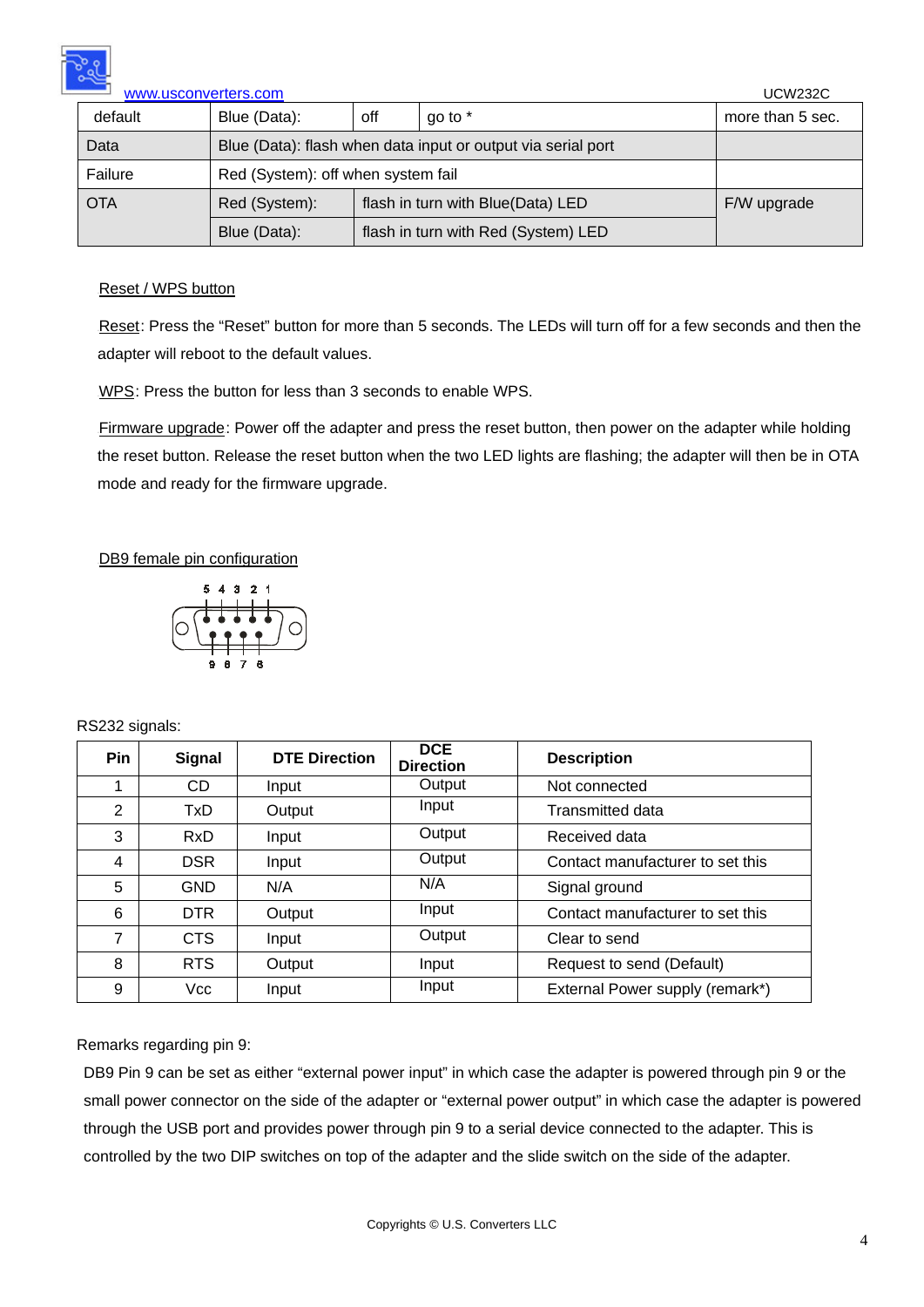

## [www.usconverters.com](http://www.usconverters.com/) UCW232C

DB9 Pin 9 Input Power: If both DIP switches are in position "N/A" (default position) and the slide switch is in position "External/Pin9", then the adapter can be powered through pin 9 or the small 4.5-24VDC power connector on the side of the adapter. U**Warning: do not switch the DIP switches on top of the adapter to the 5V position while the power switch on the side is in "External/Pin9" position; doing so may damage the adapter or the serial device connected to the adapter,**

<sup>U</sup>**Notice that if the adapter is powered through the small power connecter, the voltage provided on the**  connector will also be present on pin 9 if the DIP switches are in position "DB9 Pin9".



The small power connector on the side of the adapter can be used to power the adapter with a voltage raging from 4.5 to 24VDC.

### DB9 Pin 9 Output Power:

Pin 9 in the DB9 connector can be used to power an external device. Power on pin 9 can be achieved if the adapter is powered by 5VDC via an USB cable. The device powered by pin 9 should not exceed 100 mAh.